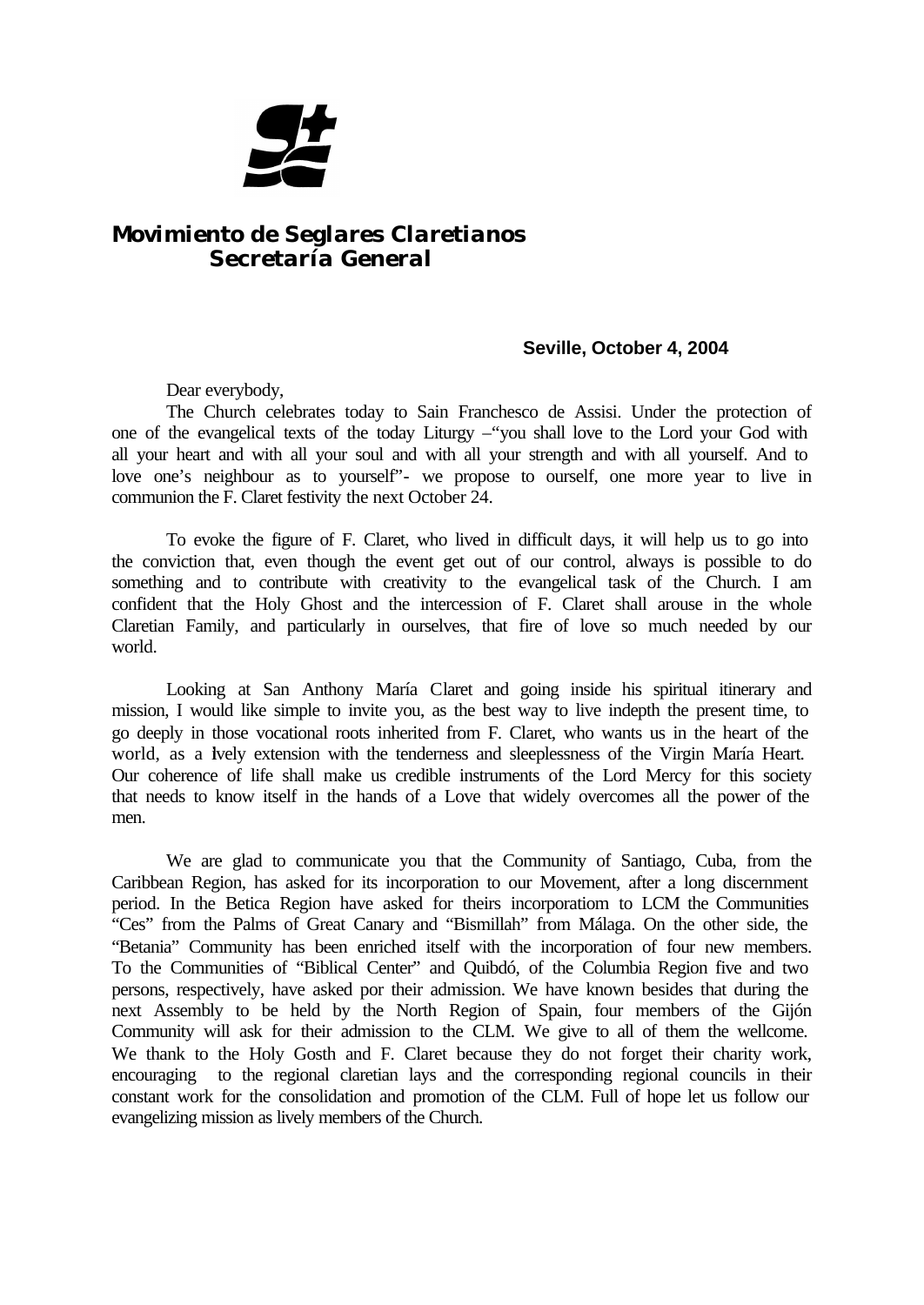I would like to communicate you also that during the last months the Regional Assemblies of Italy and the Caribbean took place.

The Claretian Lays in Italy met together at Gravina in Puglia, during the days 2 to 4 of past July, where they celebrated theirs X Regional Assembly. The Coordinator Council was constituted by the following 5 members:

- Regional coordinator: María Giorgio (Altamura)
- Secretary: Dina Basile; Altamura Community II (Bari)
- Vocational Training: María Castellano, Community II (Bari)
- Economical Secretary: María de Simine, Community Altamura I (Bari)
- Religions Advisory: F. Maurizio Bevilacqua (cmf).

The Claretian lays from the Caribbean Region held their III Regional Assembly in Puerto Plata. The corresponding Regional Council is the following:

- Region Coordinator: Josefina de Bello, from the "F. Felix Herrero" Community, Santo Domingo.
- Vocational Trainning: Teresa de Rojas, from the "F. Félix Herrero" Community, Santo Domingo.
- Economical Secretary: María Reyes, from the Claret Community, Bayamón. Puerto Rico.
- Religious advisor: F. Camilo Minaya, cmf.

From October 29<sup>th</sup> to November 1th, the Bética Region will held its IX Regional Assembly and during 12-14 November the Nort Region of Spain will celebrate its VIII Regional Assembly at Lordero, in Logroño. Likewise the Venezuela Region has planned to celebrate its Regional meeting in November too.

In the elapsed months since my last letter, within the difficulties of our geographical dispersion and personal situations, the General Council has dealed with, through an intense mailing, the starting of the Plan of Work prepared in the first meeting. We stand out the start of the Translators Commission, that has allowed the translation to English of the CLM bulletin. We all must thank to Julio R. Martínez, of the Community "Itinerants for the Kingdom", from Guatemala, for his decisive step forward to achieve this objective. We ask for the collaboration of other persons. Other notice is that you may find the last issues of the bulletin in the web site.

With respect to the promotion of the Movement we emphasize the visit of Milagros to Bogotá, that she did taking advantage of her working displacement to Colombia, wherein she meet with F. Guillermo Ramírez, Prefect of Preaching in East Columbia, and with several claretian lays in order to consolidate the Movement in that Province. From now on, the Western Columbia Regional Council will take care of the animation and following of that Province. Nancy had the opportunity for reinforcing the Milagros action few days later. The F. Vicente Sanz in his canonical visit and as president of the Provincial Chapter of Brasil, took advantage for animating his brothers of Congregation in the task for accompanying the claretian lays groups and for trying to promote new groups. Personaly I have tryed to make present the CLM, using all the communication media available, in every event that in the sphere of the Pontiffical Council for the Lays and Claretian Family have taken place.